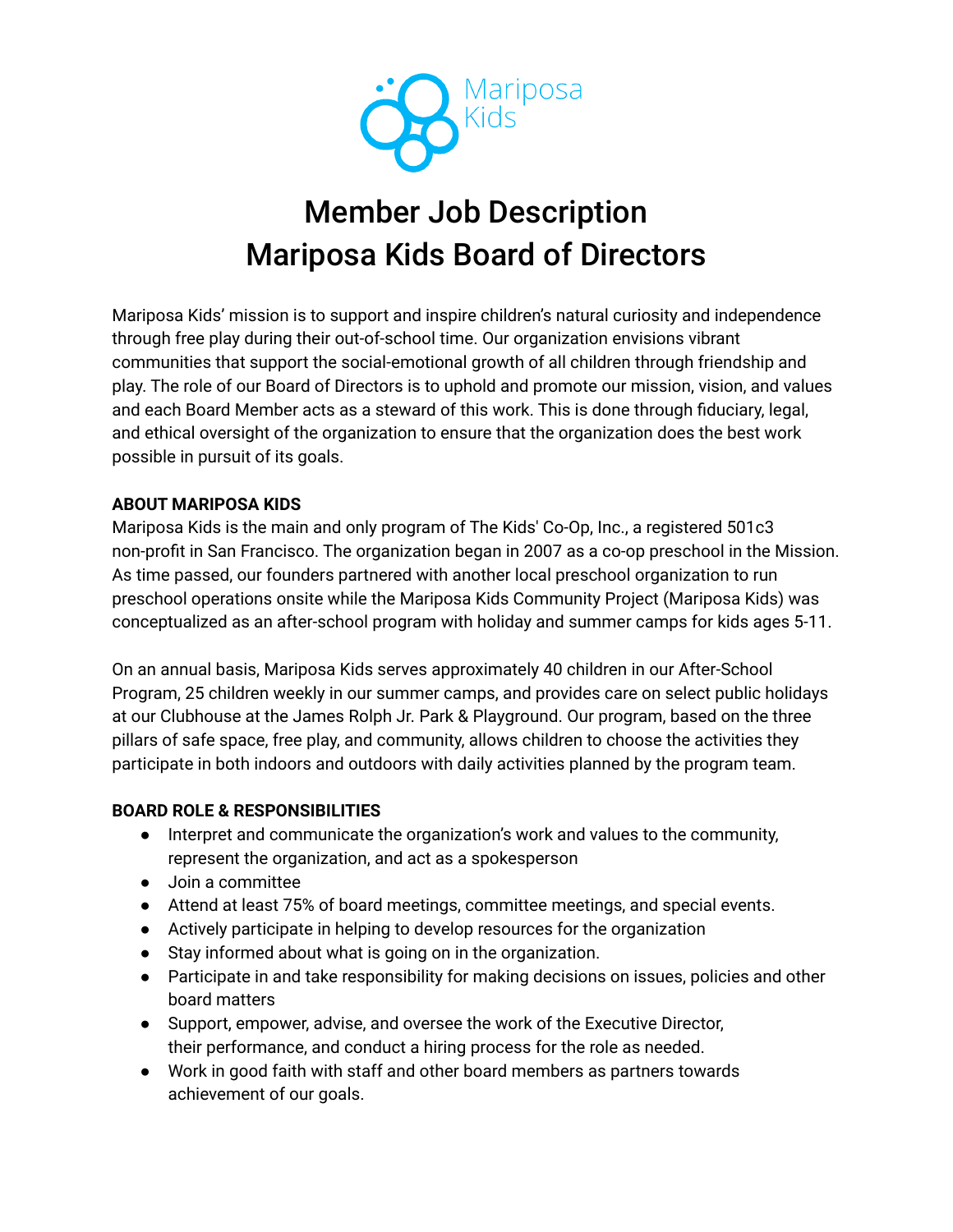

#### **BOARD MEETINGS**

Mariposa Kids' Board of Directors meets monthly - typically the second Tuesday of the month from 6:30pm - 8pm via Zoom. Additional meetings may be called as needed.

Board members unable to attend a meeting must communicate their absence to the Board Chair and Executive Director in advance of the meeting. Board packets are shared before board meetings and all board members are expected to read them thoroughly whether or not they are able to attend a meeting. The Board will make decisions as long as a quorum is present.

## **BOARD COMMITMENT**

A board member serves a term of two (2) years and can serve multiple terms upon a majority board approval vote, subject to organizational bylaws.

Board Members spend an average of 3-4 hours a month on board work including the time required to attend committee meetings, board meetings, community events, and reading supplementary materials for board activities.

#### **QUALIFICATIONS**

The Board works to balance the skill sets of individual members to meet the overall needs of the Board and organization. The Board strives to be a diverse and inclusive part of the organization.

#### *Required:*

- Demonstrated ability to exercise a leadership and governance role and understanding of the Board's role as a policy-making and governance body
- Ability to collaborate with other Board members and school leadership
- Ability to communicate clearly and effectively ideas and concepts with civility
- Ability to work with a diverse group of individuals who may hold different views
- Ability to maintain a governance role and to delegate responsibility for the administration of the organization to the Executive Director
- Ability to practice cultural humility while working with diverse community of constituents
- Excellent analytical skills
- Commitment to public service and public education

## *Ideally:*

- Knowledgeable about current issues and best practices in education and childcare in SF, including current and proposed local, state and federal legislation, as well as current research and policy initiatives across the country
- Knowledge of and experience in strategic planning, policy development, principles of board governance, and financial oversight